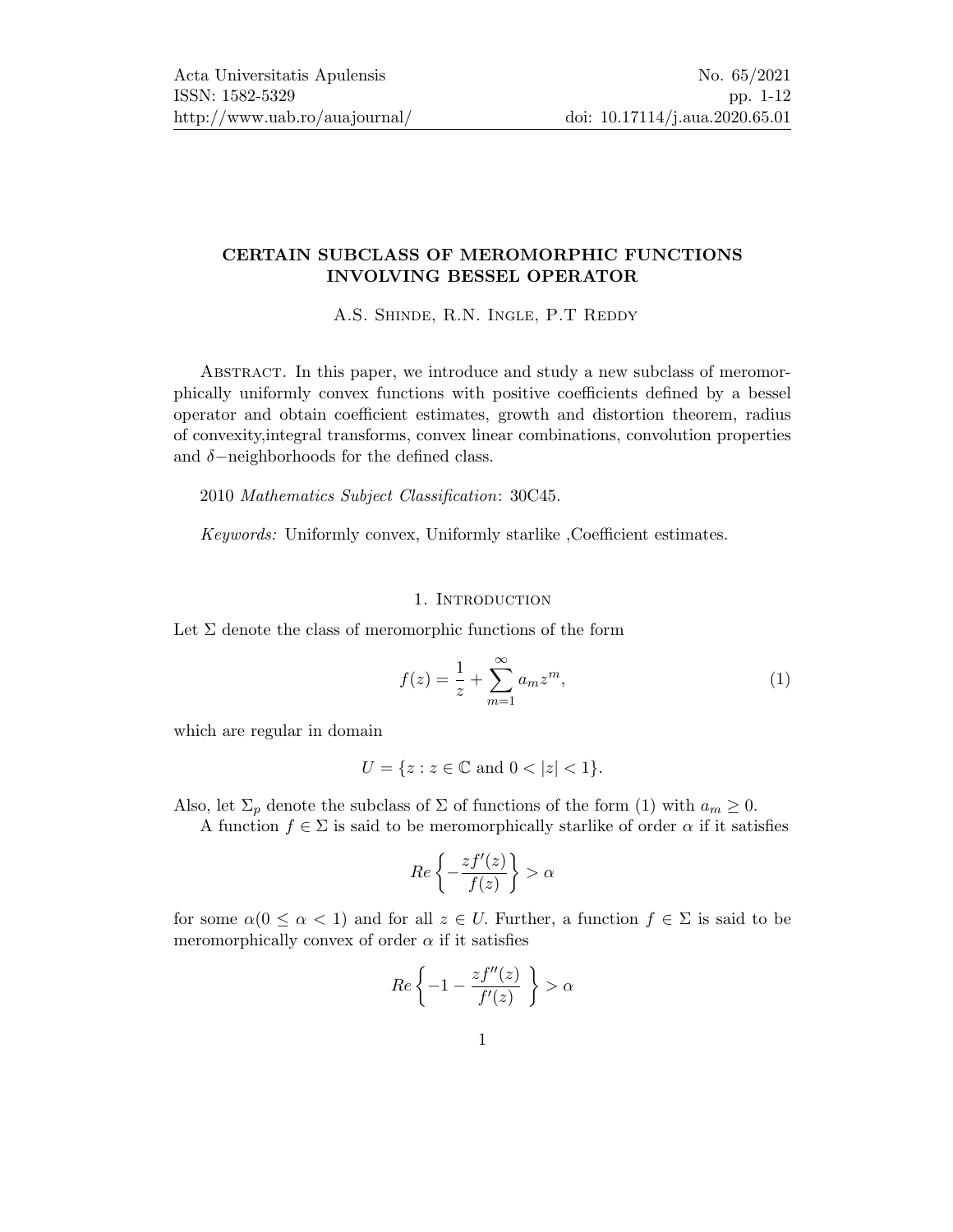for some  $\alpha(0 \leq \alpha < 1)$  and for all  $z \in U$ .

Some subclasses of  $\Sigma$  were described and investigated by Pommerenke [\[5\]](#page-10-0), Miller [\[3\]](#page-10-1), Mogra et al. [\[4\]](#page-10-2) and see also [\[7,](#page-11-1) [8\]](#page-11-2).

We recollect here the generalized Bessel function of first kind of order  $\gamma$  (see [\[1\]](#page-10-3)), denoted by

$$
w(z) = \sum_{m=0}^{\infty} \frac{(-c)^m}{m!\Gamma(\gamma + m + \frac{b+1}{2})} \left(\frac{z}{2}\right)^{2m+\gamma} (z \in U)
$$

(where Γ stands for the Gamma Euler function), which is the particular solution of the second-order linear homogeneous differential equation (see, for details, [\[9\]](#page-11-3) )

$$
z^{2}w''(z) + bzw'(z) + [cz^{2} - \gamma^{2} + (1 - b)\gamma]w(z) = 0
$$

where  $c, \gamma, b \in \mathbb{C}$ . We introduce the function  $\varphi$  defined, in terms of the generalized Bessel function  $w$  by

$$
\varphi(z) = 2^{\gamma} \Gamma\left(\gamma + \frac{b+1}{2}\right) z^{-\left(1 + \frac{\gamma}{2}\right)} w(\sqrt{z}).
$$

By using the well-known Pochhammer symbol  $(x)_{\mu}$  defined, for  $x \in \mathbb{C}$  and in terms of the Euler gamma function, by

$$
(x)_{\mu} = \frac{\Gamma(x + \mu)}{\Gamma(x)} = \begin{cases} 1, & (\mu = 0); \\ x(x + 1)(x + 2) \cdots (x + m - 1), & (\mu = m \in \mathbb{N} = \{1, 2, 3 \cdots\}). \end{cases}
$$

We obtain the following series representation for the function  $\varphi(z)$ 

$$
\varphi(z) = \frac{1}{z} + \sum_{m=0}^{\infty} \frac{(-c)^{m+1}}{4^{m+1}(m+1)!(\tau)_{m+1}} z^m \left(\tau = \gamma + \frac{b+1}{2} \notin \mathbb{Z}_0^- = \{0, -1, -2, \dots\}\right).
$$

For functions  $f \in \Sigma$  given by [\(1\)](#page-0-0) and  $g \in \Sigma$  given by

$$
g(z) = \frac{1}{z} + \sum_{m=1}^{\infty} b_m z^m,
$$

we define the Hadamard product of  $f$  and  $g$  by

$$
(f * g)(z) = \frac{1}{z} + \sum_{m=1}^{\infty} a_m b_m z^m.
$$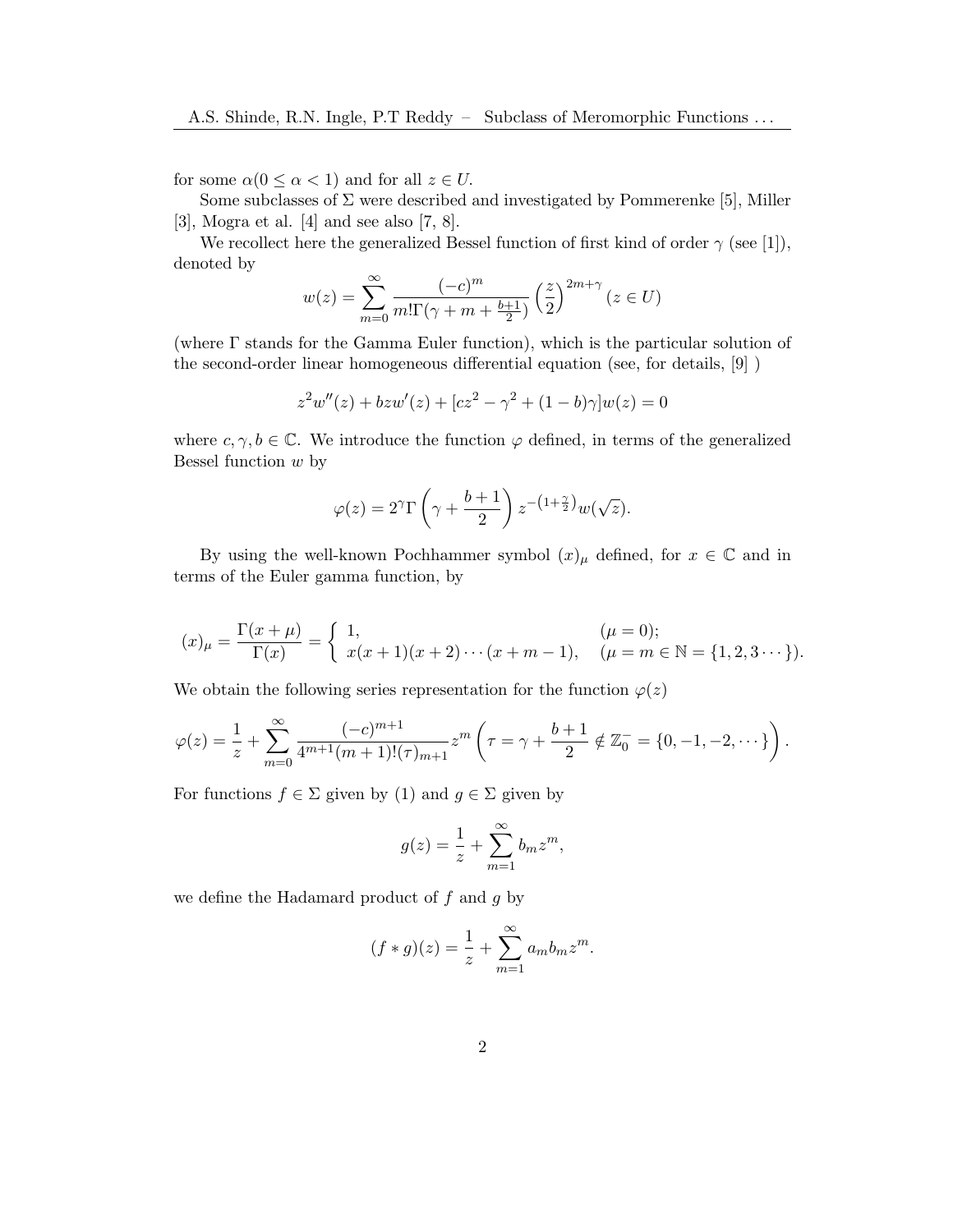Corresponding to the function  $\varphi$  define the Bessel operator  $S_{\tau}^{\ c}$  by the following Hadamard product

$$
S_{\tau}^{c} f(z) = (\varphi * f)(z) = \frac{1}{z} + \sum_{m=0}^{\infty} \frac{\left(\frac{-c}{4}\right)^{m+1} a_m}{(m+1)!(\tau)_{m+1}} z^m
$$

$$
= \frac{1}{z} + \sum_{m=1}^{\infty} \phi(m, \tau, c, ) a_m z^m,
$$
(2)

where  $\phi(m, \tau, c) = \frac{\left(\frac{-c}{4}\right)^m}{(m)!(\tau)}$  $\frac{\sqrt{4}}{(m)!(\tau)_m}$ .

It easy to verify from the definition [\(2\)](#page-2-0) that

<span id="page-2-0"></span>
$$
z[S_{\tau+1}^{\ c}f(z)] = \tau S_{\tau}^{\ c}f(z) - (\tau+1)S_{\tau+1}^{\ c}f(z). \tag{3}
$$

Motivated by Venkateswarlu et al. [\[7,](#page-11-1) [8\]](#page-11-2), now we define a new subclass  $\Sigma_p(\tau, c, \alpha, \beta)$ of  $\Sigma_p$ .

**Definition 1.** For  $-1 \le \alpha < 1$  and  $\beta \ge 1$ , we let  $\Sigma_p(\tau, c, \alpha, \beta)$  be the subclass of  $\Sigma_p$ consisting of the form [\(1\)](#page-0-0) and satisfying the analytic criterion

$$
-Re\left\{\frac{z(S_\tau^{\ c}f(z))'}{S_\tau^{\ c}f(z)}+\alpha\right\} > \beta \left|\frac{z(S_\tau^{\ c}f(z))'}{S_\tau^{\ c}f(z)}+1\right|,\tag{4}
$$

 $S_{\tau}^{c}f(z)$  is given by [\(2\)](#page-2-0)

The main object of the paper is to study some usual properties of the geometric function theory such as coefficient bounds, growth and distortion properties, radius of convexity, convex linear combination and convolution properties, integral operators and  $\delta$ -neighbourhoods for the class  $\Sigma_p(\tau, c, \alpha, \beta)$ .

## 2. Coefficient inequality

In this section we obtain the coefficient bounds of function  $f(z)$  for the class  $\Sigma_p(\tau, c, \alpha, \beta)$ .

<span id="page-2-1"></span>**Theorem 1.** A function  $f(z)$  of the form [\(1\)](#page-0-0) is in  $\Sigma_p(\tau, c, \alpha, \beta)$  if

$$
\sum_{m=1}^{\infty} \phi(m,\tau,c,)[(1+\beta)(m+1)+1-\alpha] |a_m| \le (1-\alpha) (-1 \le \alpha < 1 \text{ and } \beta \ge 1). (5)
$$

Proof. It sufficient to show that

$$
\beta \left| \frac{z(S_\tau^{\ c}f(z))'}{S_\tau^{\ c}f(z)} + 1 \right| + Re \left\{ \frac{z(S_\tau^{\ c}f(z))'}{S_\tau^{\ c}f(z)} + 1 \right\} \le (1 - \alpha).
$$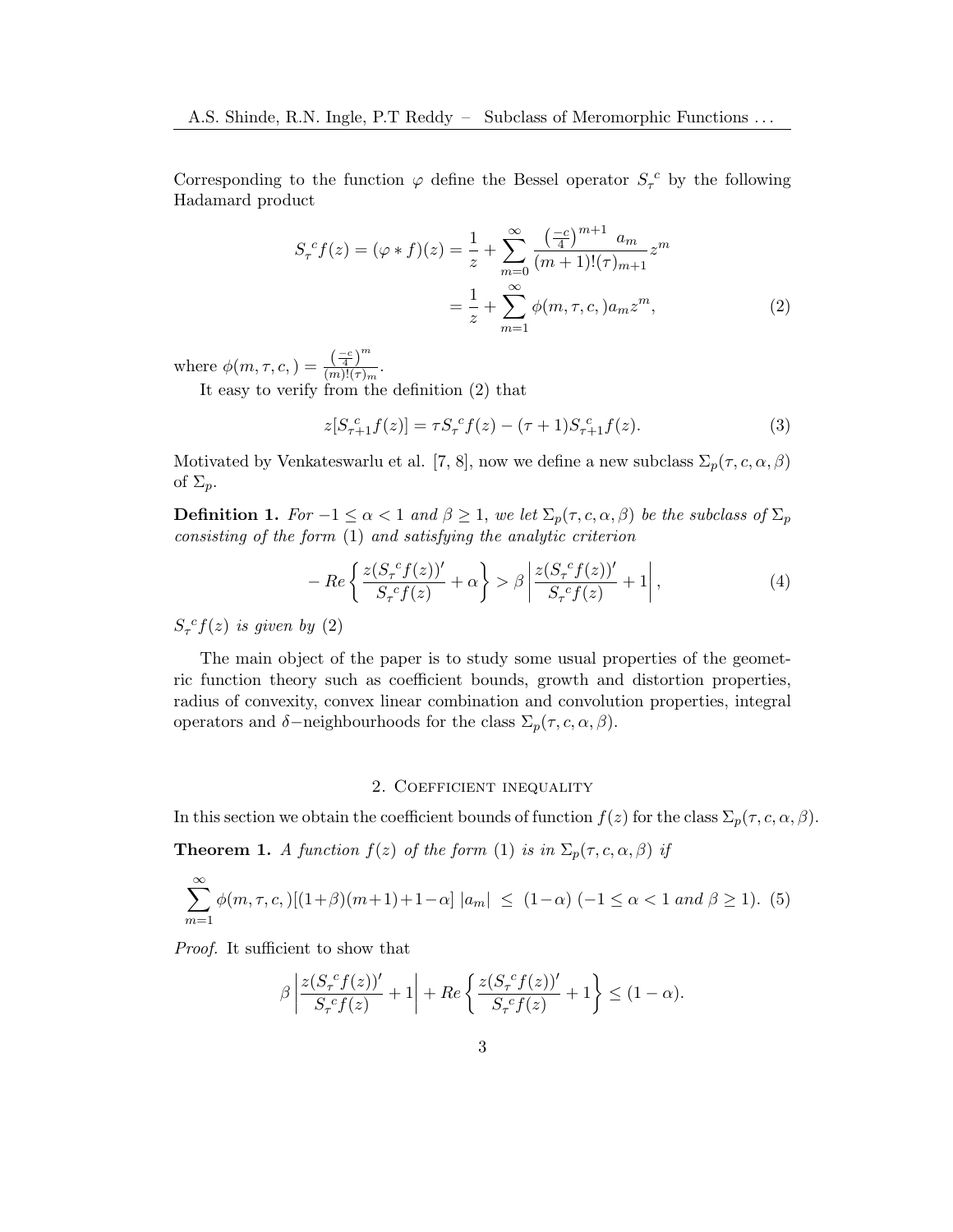We have 
$$
\beta \left| \frac{z(S_{\tau}^c f(z))'}{S_{\tau}^c f(z)} + 1 \right| + Re \left\{ \frac{z(S_{\tau}^c f(z))'}{S_{\tau}^c f(z)} + 1 \right\}
$$
  

$$
\leq (1 + \beta) \left| \frac{z(S_{\tau}^c f(z))'}{S_{\tau}^c f(z)} + 1 \right|
$$
  

$$
\leq \frac{(1 + \beta) \sum_{m=1}^{\infty} \phi(m, \tau, c,)(m+1)|a_m||z^m|}{\frac{1}{|z|} - \sum_{m=1}^{\infty} \phi(m, \tau, c,)|a_m||z^m|}
$$

Letting  $z \to 1$  along the real axis, we obtain

$$
\leq \frac{(1+\beta)\sum_{m=1}^{\infty}\phi(m,\tau,c,(m+1)|a_m|)}{1-\sum_{m=1}^{\infty}\phi(m,\tau,c,)|a_m|}.
$$

The above expression is bounded by  $(1 - \alpha)$  if

$$
\sum_{m=1}^{\infty} \phi(m, \tau, c, ) [(1 + \beta)(m + 1) + 1 - \alpha] |a_m| \le (1 - \alpha).
$$

Hence the theorem is completed.

**Corollary 2.** Let the function  $f(z)$  defined by [\(1\)](#page-0-0) be in the class  $\Sigma_p(\tau, c, \alpha, \beta)$ . Then

$$
a_m \le \frac{(1-\alpha)}{\sum_{m=1}^{\infty} \phi(m,\tau,c,)[(1+\beta)(m+1)+1-\alpha]} \quad (m \ge 1).
$$
 (6)

Equality holds for the function of the form

<span id="page-3-1"></span>
$$
f_m(z) = \frac{1}{z} + \frac{(1-\alpha)}{\phi(m,\tau,c,)[(1+\beta)(m+1)+1-\alpha]} z^m.
$$
 (7)

## 3. Distortion Theorems

In this section we obtain distortion bounds for the class  $\Sigma_p(\tau, c, \alpha, \beta)$ .

**Theorem 3.** Let the function  $f(z)$  defined by [\(1\)](#page-0-0) be in the class  $\Sigma_p(\tau, c, \alpha, \beta)$ . Then  $\label{eq:1} \begin{split} \textit{for $0<|z|=r<1$}, \end{split}$ 

<span id="page-3-0"></span>
$$
\frac{1}{r} - \frac{(1-\alpha)}{\phi(1,\tau,c)[3+2\beta-\alpha]} \ r \le |f(z)| \le \frac{1}{r} + \frac{(1-\alpha)}{\phi(1,\tau,c)[3+2\beta-\alpha]}r \tag{8}
$$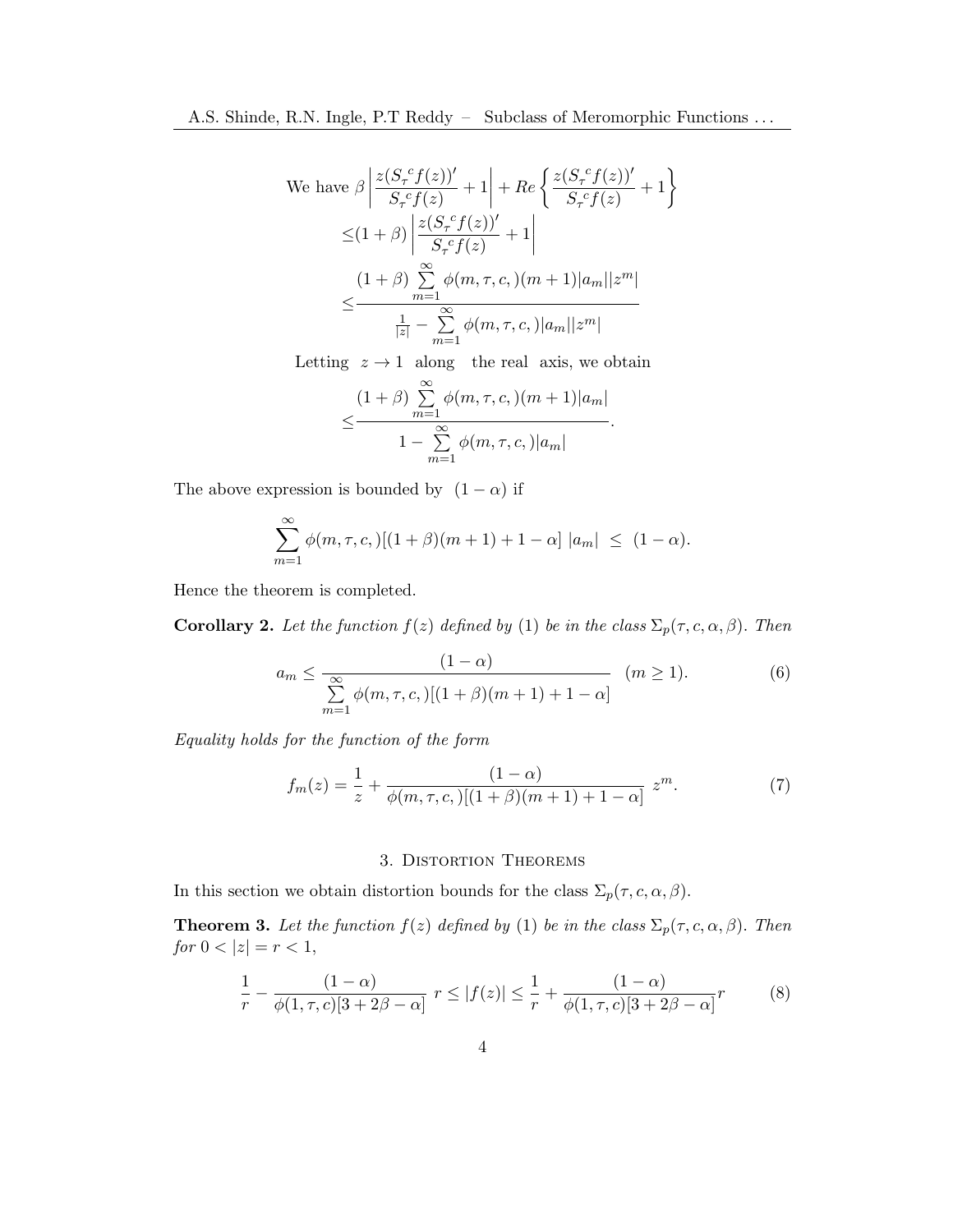with equality for the function

$$
f(z) = \frac{1}{z} + \frac{(1-\alpha)}{\phi(1,\tau,c)[3+2\beta-\alpha]} z \ \text{at} \ \ z = r, ir. \tag{9}
$$

*Proof.* Suppose  $f(z)$  is in  $\Sigma_p(\tau, c, \alpha, \beta)$ . In view of Theorem [1,](#page-2-1) we have  $\phi(1,\tau,c)[3+2\beta-\alpha] \sum_{i=1}^{\infty}$  $m=1$  $a_m \leq \sum_{n=1}^{\infty}$  $m=1$  $\phi(m, \tau, c, )[(1 + \beta)(m + 1) + 1 - \alpha] \leq (1 - \alpha)$ which evidently yields  $\sum_{n=1}^{\infty}$  $m=1$  $a_m \leq \frac{1-\alpha}{\phi(1-\epsilon)(3+\alpha)}$  $\frac{1-\alpha}{\phi(1,\tau,c)[3+2\beta-\alpha]}.$ Consequently, we obtain

$$
|f(z)| = \left|\frac{1}{z} + \sum_{m=1}^{\infty} a_m z^m\right| \le \left|\frac{1}{z}\right| + \sum_{m=1}^{\infty} a_m |z|^m
$$
  

$$
\le \frac{1}{r} + r \sum_{m=1}^{\infty} a_m
$$
  

$$
\le \frac{1}{r} + \frac{1 - \alpha}{\phi(1, \tau, c)[3 + 2\beta - \alpha]} r.
$$

Also, 
$$
|f(z)| = \left|\frac{1}{z} + \sum_{m=1}^{\infty} a_m z^m\right| \ge \left|\frac{1}{z}\right| - \sum_{m=1}^{\infty} a_m |z|^m
$$
  

$$
\ge \frac{1}{r} - r \sum_{m=1}^{\infty} a_m
$$

$$
\ge \frac{1}{r} - \frac{1 - \alpha}{\phi(1, \tau, c)[3 + 2\beta - \alpha]} r.
$$

Hence the results [\(8\)](#page-3-0) follow.

**Theorem 4.** Let the function  $f(z)$  defined by [\(1\)](#page-0-0) be in the class  $\Sigma_p(\tau, c, \alpha, \beta)$ . Then for  $0 < |z| = r < 1$ ,

$$
\frac{1}{r^2}-\frac{1-\alpha}{\phi(1,\tau,c)[3+2\beta-\alpha]}\leq |f'(z)|\leq \frac{1}{r^2}+\frac{1-\alpha}{\phi(1,\tau,c)[3+2\beta-\alpha]}.
$$

The result is sharp, the extremal function being of the form [\(7\)](#page-3-1)

Proof. From Theorem [1,](#page-2-1) we have  $\phi(1, \tau, c)[3 + 2\beta - \alpha] \sum_{i=1}^{\infty}$  $m=1$  $ma_m \leq \sum_{n=1}^{\infty}$  $m=1$  $\phi(m, \tau, c, )[(1 + \beta)(m + 1) + 1 - \alpha] \leq (1 - \alpha)$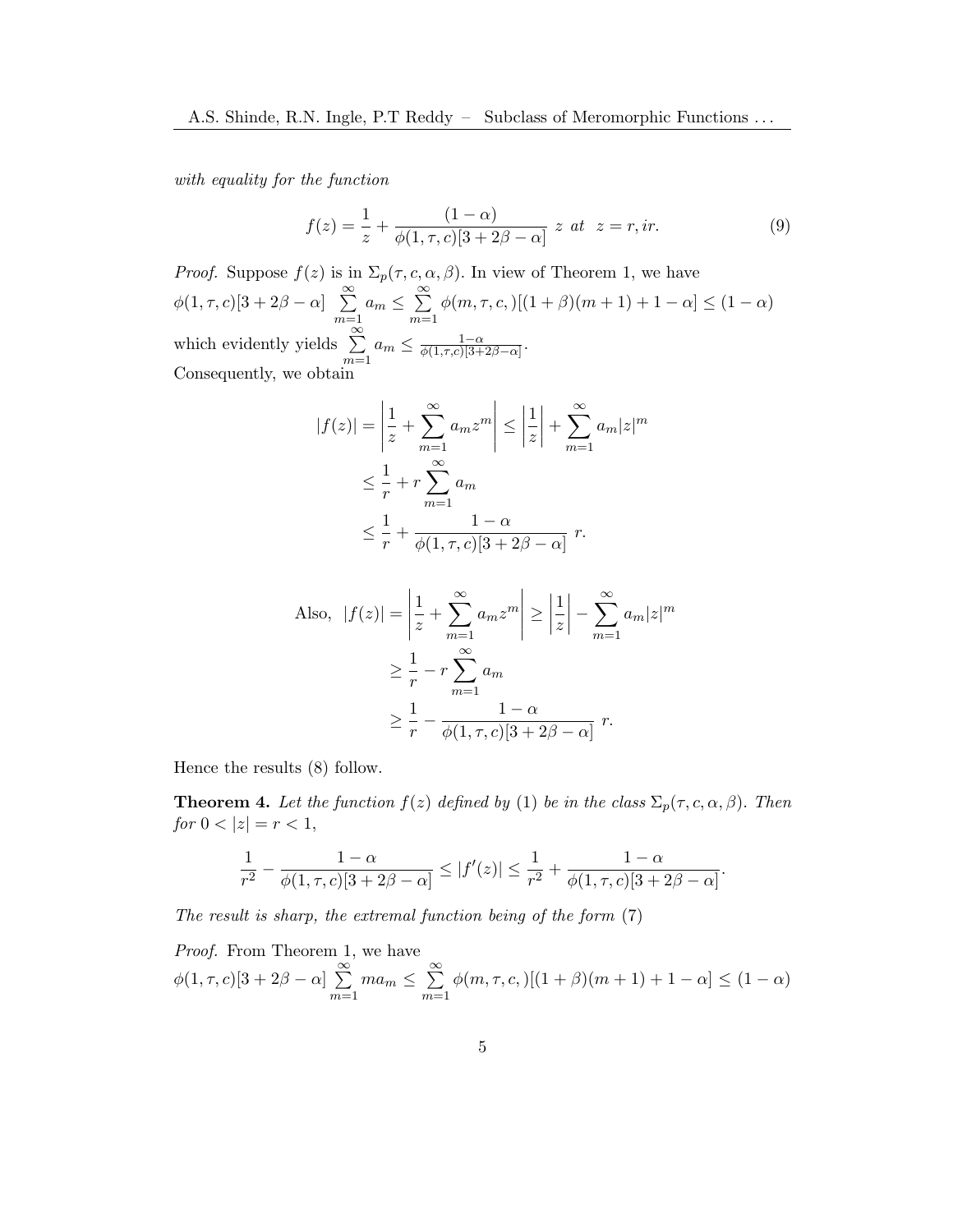which evidently yields  $\sum_{n=1}^{\infty}$  $m=1$  $ma_m \leq \frac{1-\alpha}{\phi(1-\tau_c)(3+\tau)}$  $\frac{1-\alpha}{\phi(1,\tau,c)[3+2\beta-\alpha]}.$ Consequently, we obtain

$$
|f'(z)| \le \left| \frac{1}{r^2} + \sum_{m=1}^{\infty} m a_m r^{m-1} \right|
$$
  
\n
$$
\le \frac{1}{r^2} + \sum_{m=1}^{\infty} m a_m
$$
  
\n
$$
\le \frac{1}{r^2} + \frac{(1-\alpha)}{\phi(1,\tau,c)[3+2\beta-\alpha]}.
$$
  
\nAlso,  $|f'(z)| \ge \left| \frac{1}{r^2} - \sum_{m=1}^{\infty} m a_m r^{m-1} \right|$   
\n
$$
\ge \frac{1}{r^2} - \sum_{m=1}^{\infty} m a_m
$$
  
\n
$$
\ge \frac{1}{r^2} + \frac{(1-\alpha)}{(\phi(1,\tau,c)[3+2\beta-\alpha]}.
$$

This completes the proof.

### 4. Class preserving integral operators

In this section we consider the class preserving integral operator of the form [\(1\)](#page-0-0). **Theorem 5.** Let the function  $f(z)$  defined by [\(1\)](#page-0-0) be in the class  $\Sigma_p(\tau, c, \alpha, \beta)$ . Then

$$
f(z) = vz^{-\nu-1} \int_{0}^{z} t^{\nu} f(t)dt = \frac{1}{z} + \sum_{m=1}^{\infty} \frac{\nu}{\nu+m+1} a_m z^m \quad (\nu > 0)
$$
 (10)

is in  $\Sigma_p(\delta,\beta)$ , where

$$
\delta(\tau, c, \alpha, \beta, v) = \frac{(m+1)(1+\beta) + \alpha v(1-\beta) + (1-\alpha)}{(v+m+1)(1+\beta) + (1-\alpha)}.
$$
\n(11)

The result is sharp for  $f(z) = \frac{1}{z} + \frac{(1-\alpha)}{\phi(1,\tau,c)}\overline{3+2}$  $\frac{(1-\alpha)}{\phi(1,\tau,c)[3+2\beta-\alpha]}z.$ 

*Proof.* Suppose  $f(z) = \frac{1}{z} + \sum_{i=1}^{\infty}$  $m=1$  $a_m z^m$  is in  $\Sigma_p(\tau, c, \alpha, \beta)$ . We have  $f(z) = v z^{-v-1} \int_{0}^{z}$  $\boldsymbol{0}$  $t^{\nu}f(t)dt = \frac{1}{z} + \sum_{i=1}^{\infty}$  $m=1$  $\frac{v}{v+m+1} a_m z^m$   $(v > 0).$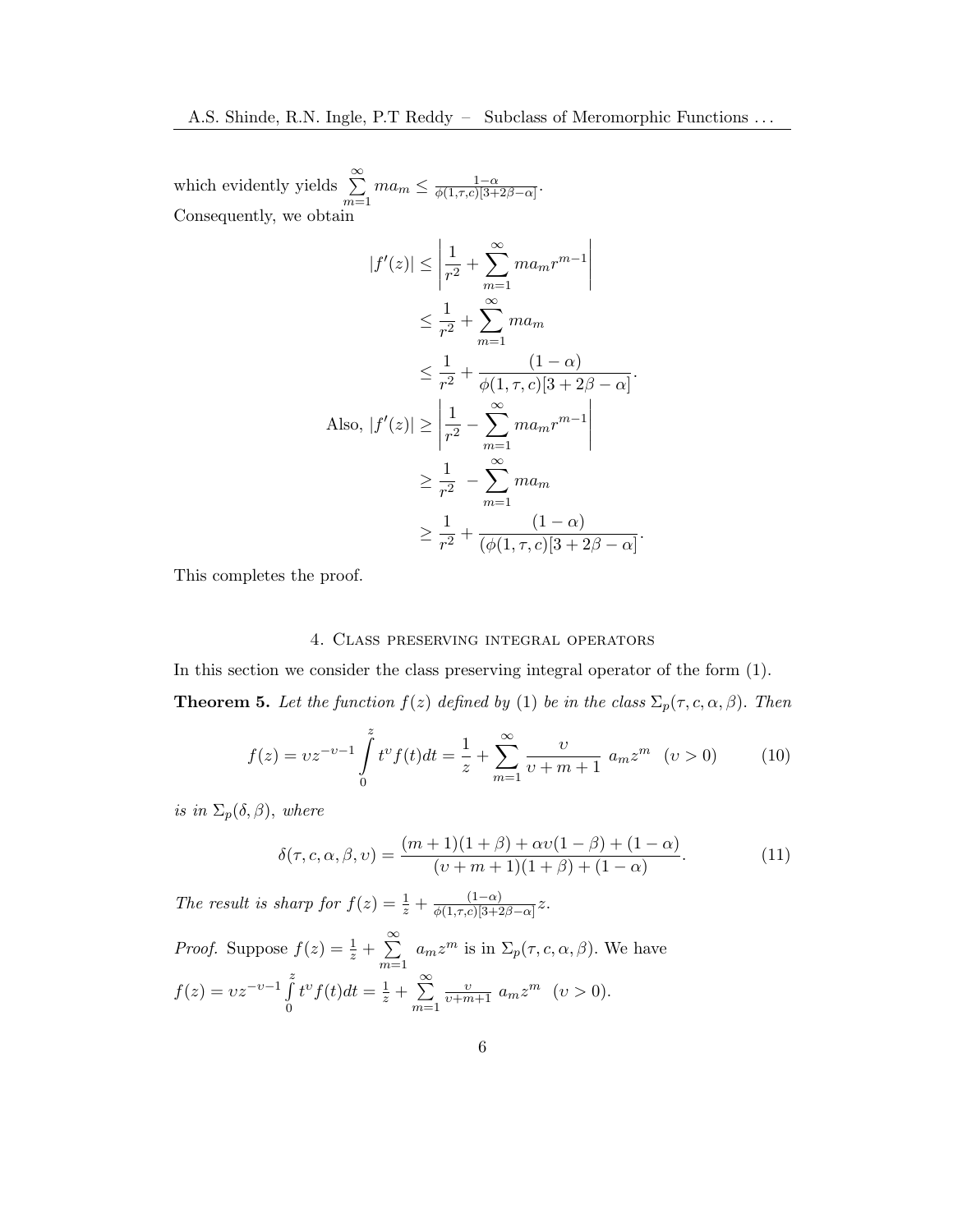It is sufficient to show that

<span id="page-6-0"></span>
$$
\sum_{m=1}^{\infty} \frac{\phi(m,\tau,c,)[(1+\beta)(m+1)+1-\delta]}{1-\delta} \frac{\upsilon}{\upsilon+m+1} a_m \le 1.
$$
 (12)

Since  $f(z)$  is in  $\Sigma_p(\tau, c, \alpha, \beta)$ , we have

$$
\sum_{m=1}^{\infty} \frac{\phi(m,\tau,c,)[(1+\beta)(m+1)+1-\alpha]}{1-\alpha}|a_m| \le 1.
$$
 (13)

Thus [\(12\)](#page-6-0) will be satisfied if

 $\sum_{i=1}^{\infty}$  $m=1$  $[(1+\beta)(m+1)+1-\delta]$  $\frac{m+1+1-\delta}{1-\delta} \frac{\upsilon}{\upsilon+m+1} \leq \sum_{i=1}^{\infty}$  $m=1$  $[(1+\beta)(m+1)+1-\alpha]$  $\frac{m+1+1-\alpha_1}{1-\alpha}$ . Solving for  $\delta$ , we obtain

$$
\delta \le \frac{(1+\beta)(m+1) + \alpha \nu (1-\beta) + (1-\alpha)}{(\nu+m+1)(1-\beta) + (1-\alpha)} = G(m). \tag{14}
$$

A simple computation will show that  $G(m)$  is increasing and  $G(m) \geq G(1)$ . Using this, the result follows.

#### 5. Convex linear combinations and convolution properties

In this section we obtain sharp for  $f(z)$  is meromorphically convex of order  $\delta$  and necessary and sufficient condition for  $f(z)$  is in the class  $\Sigma_p(\tau, c, \alpha, \beta)$  and also proved that convolution is in the class.

**Theorem 6.** If the function  $f(z) = \frac{1}{z} + \sum_{i=1}^{\infty}$  $m=1$  $a_m z^m$  is in  $\Sigma_p(\tau, c, \alpha, \beta)$  then  $f(z)$  is meromorphically convex of order  $\delta(0 \leq \delta < 1)$  in  $|z| < r = r(\tau, c, \alpha, \beta, \delta)$  where

$$
r(\tau, c, \alpha, \beta, \delta) = \inf_{m \ge 1} \left\{ \frac{(1-\delta)\phi(m, \tau, c, )[(1+\beta)(1+m) + 1-\alpha]}{(1-\alpha)m(m+2-\delta)} \right\}^{\frac{1}{m+1}}.
$$

The result is sharp.

*Proof.* Let  $f(z)$  be in  $\Sigma_p(\tau, c, \alpha, \beta)$ . Then, by Theorem [1,](#page-2-1) we have

<span id="page-6-1"></span>
$$
\sum_{m=1}^{\infty} \phi(m,\tau,c,)[(1+\beta)(1+m)+1-\alpha]|a_m| \le (1-\alpha). \tag{15}
$$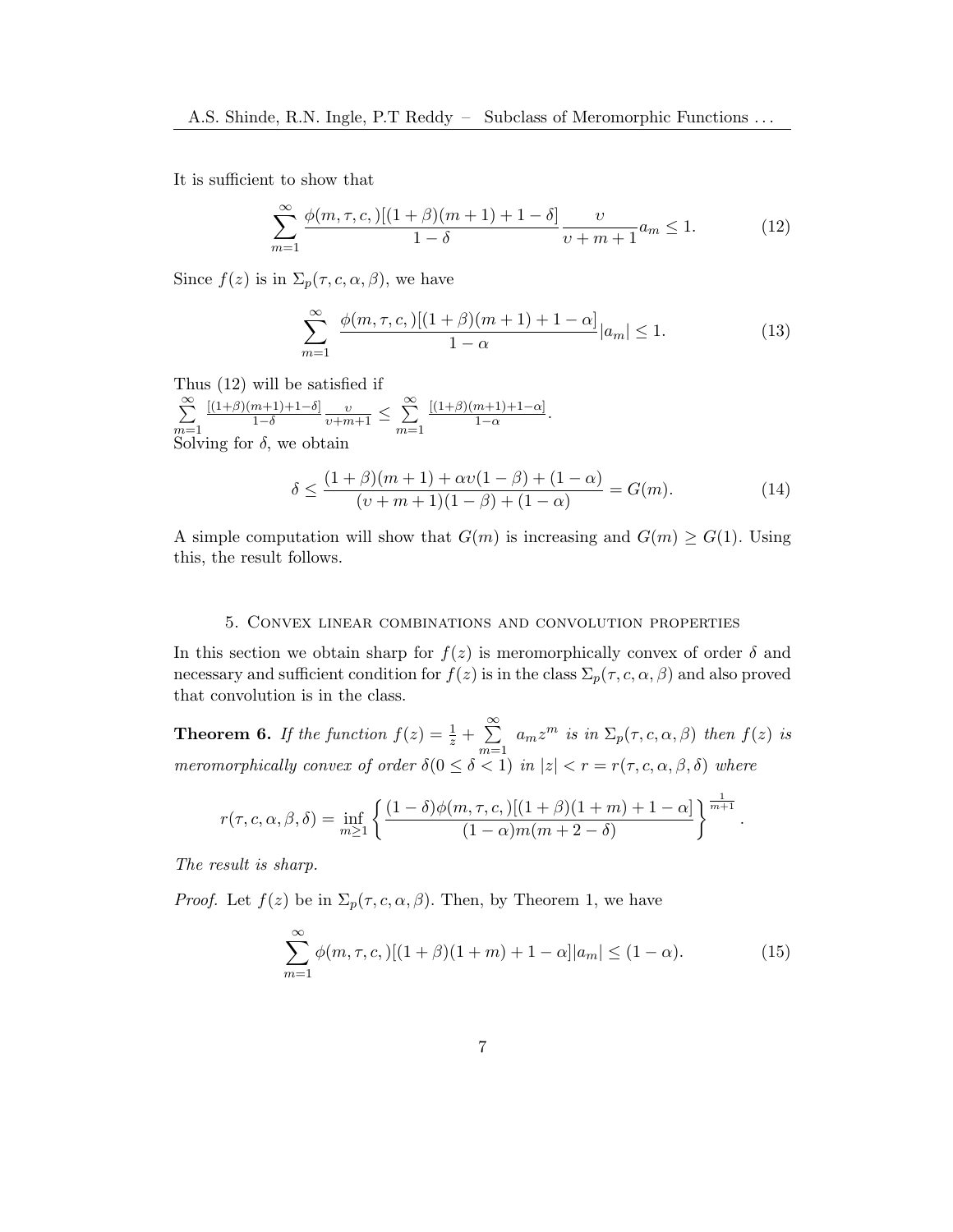It is sufficient to show that  $\left|2 + \frac{zf''(z)}{f'(z)}\right| \leq (1-\delta)$  for  $|z| < r = r(\tau, c, \alpha, \beta, \delta)$ , where  $r(\tau, c, \alpha, \beta, \delta)$  is specified in the statement of the theorem. Then

$$
\left|2+\frac{zf''(z)}{f'(z)}\right|=\left|\frac{\sum_{m=1}^{\infty}m(m+1)a_mz^{m-1}}{\frac{-1}{z^2}+\sum_{m=1}^{\infty}ma_mz^{m-1}}\right|\leq \frac{\sum_{m=1}^{\infty}m(m+1)a_m|z|^{m+1}}{1-\sum_{m=1}^{\infty}ma_m|z|^{m+1}}.
$$

This will be bounded by  $(1 - \delta)$  if

<span id="page-7-0"></span>
$$
\sum_{m=1}^{\infty} \frac{m(m+2-\delta)}{1-\delta} a_m |z|^{m+1} \le 1.
$$
 (16)

By  $(15)$ , it follows that  $(16)$  is true if

<span id="page-7-1"></span>
$$
\frac{m(m+2-\delta)}{1-\delta}|z|^{m+1} \le \frac{\phi(m,\tau,c,)[(1+\beta)(m+1)+1-\alpha]}{1-\alpha}|a_m| \quad (m \ge 1)
$$
  
or  $|z| \le \left\{ \frac{(1-\delta)\phi(m,\tau,c,)[(1+\beta)(m+1)+1-\alpha]}{(1-\alpha)m(m+2-\delta)} \right\}^{\frac{1}{m+1}}.$  (17)

Setting  $|z| = r(\tau, c, \alpha, \beta, \delta)$  in [\(17\)](#page-7-1), the result follows. The result is sharp for the function

$$
f_m(z) = \frac{1}{z} + \frac{(1-\alpha)}{\phi(m,\tau,c,)[(1+\beta)(m+1)+1-\alpha]} z^m \quad (m \ge 1).
$$

**Theorem 7.** Let  $f_0(z) = \frac{1}{z}$  and  $f_m(z) = \frac{1}{z} + \frac{(1-\alpha)}{\phi(m,\tau,c_1)[(1+\beta)(m+\beta)]}$  $\frac{(1-\alpha)}{\phi(m,\tau,c,)[(1+\beta)(m+1)+1-\alpha]}z^m$   $(m \ge 1).$ Then  $f(z) = \frac{1}{z} + \sum_{i=1}^{\infty}$  $m=1$  $a_m z^m$  is in the class  $\Sigma_p(\tau, c, \alpha, \beta)$  if and only if it can be expressed in the form  $f(z) = \omega_0 f_0(z) + \sum_{n=0}^{\infty}$  $m=1$  $\omega_m f_m(z)$ , where  $\omega_0 \geq 0, \omega_m \geq 0, m \geq 1$ and  $\omega_0 + \sum_{n=1}^{\infty}$  $m=1$  $\omega_m=1.$ 

*Proof.* Let  $f(z) = \omega_0 f_0(z) + \sum_{n=0}^{\infty}$  $m=1$  $\omega_m f_m(z)$  with  $\omega_0 \geq 0, \omega_m \geq 0, m \geq 1$  and  $\omega_0 +$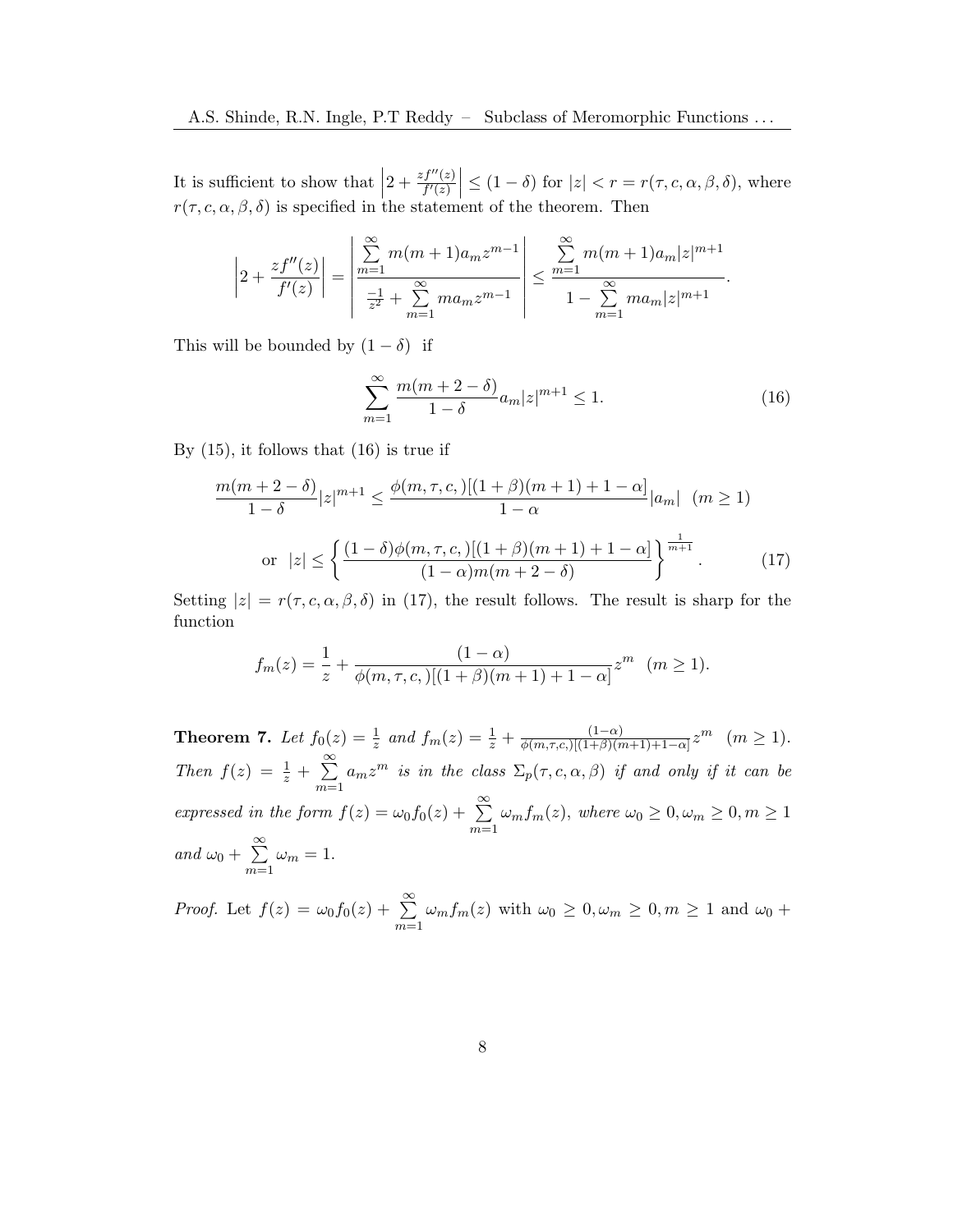$$
\sum_{m=1}^{\infty} \omega_m = 1. \text{ Then}
$$
\n
$$
f(z) = \omega_0 f_0(z) + \sum_{m=1}^{\infty} \omega_m f_m(z)
$$
\n
$$
= \frac{1}{z} + \sum_{m=1}^{\infty} \omega_m \frac{(1-\alpha)}{\phi(m,\tau,c,[(1+\beta)(m+1)+1-\alpha]} z^m
$$
\n
$$
\text{Since } \sum_{m=1}^{\infty} \frac{[\phi(m,\tau,c,[(1+\beta)(m+1)+1-\alpha]]}{(1-\alpha)} \omega_m \frac{(1-\alpha)}{\phi(m,\tau,c,[(1+\beta)(m+1)+1-\alpha]}
$$
\n
$$
= \sum_{m=1}^{\infty} \omega_m = 1 - \omega_0 \le 1.
$$

By Theorem [1,](#page-2-1)  $f(z)$  is in the class  $\Sigma_p(\tau, c, \alpha, \beta)$ .

Conversely suppose that the function  $f(z)$  is in the class  $\Sigma_p(\tau, c, \alpha, \beta)$ , since

$$
a_m \le \frac{(1-\alpha)}{\phi(m,\tau,c,)[(1+\beta)(m+1)+1-\alpha]} z^m \quad (m \ge 1).
$$
  

$$
\omega_m = \sum_{m=1}^{\infty} \frac{\phi(m,\tau,c,)[(1+\beta)(m+1)+1-\alpha]}{(1-\alpha)} a_m \text{ and } \omega_0 = 1 - \sum_{m=1}^{\infty} \omega_m.
$$

It follows that  $f(z) = \omega_0 f_0(z) + \sum_{n=0}^{\infty}$  $m=1$  $\omega_m f_m(z)$ . This completes the proof of the theorem.

For the functions  $f(z) = \frac{1}{z} + \sum_{n=1}^{\infty}$  $m=1$  $a_m z^m$  and  $g(z) = \frac{1}{z} + \sum_{n=1}^{\infty}$  $m=1$  $b_m z^m$  belongs to  $\Sigma_p$ , we denoted by  $(f * g)(z)$  the convolution of  $f(z)$  and  $g(z)$  and defined as

$$
(f * g)(z) = \frac{1}{z} + \sum_{m=1}^{\infty} a_m b_m z^m.
$$

**Theorem 8.** If the function  $f(z) = \frac{1}{z} + \sum_{n=1}^{\infty}$  $m=1$  $a_m z^m$  and  $g(z) = \frac{1}{z} + \sum_{m=1}^{\infty}$  $m=1$  $b_m z^m$  are in the class  $\Sigma_p(\tau, c, \alpha, \beta)$  then  $(f * g)(z)$  is in the class  $\Sigma_p(\tau, c, \alpha, \beta)$ .

*Proof.* Suppose  $f(z)$  and  $g(z)$  are in  $\Sigma_p(\tau, c, \alpha, \beta)$ . By Theorem [1,](#page-2-1) we have

$$
\sum_{m=1}^{\infty} \frac{\phi(m,\tau,c,)[(1+\beta)(m+1)+1-\alpha]}{(1-\alpha)} a_m \le 1
$$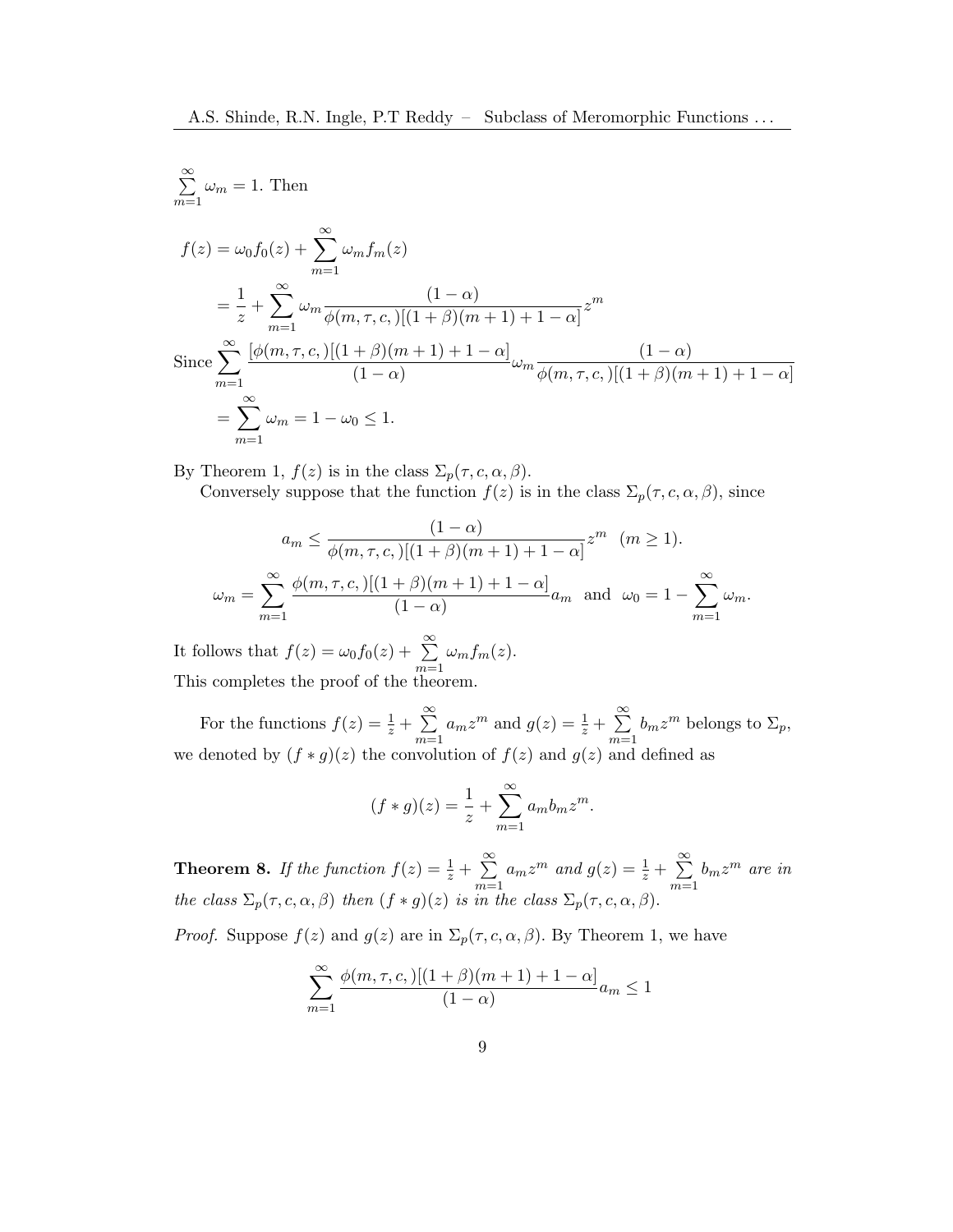and 
$$
\sum_{m=1}^{\infty} \frac{\phi(m,\tau,c,)[(1+\beta)(m+1)+1-\alpha]}{(1-\alpha)}b_m \le 1.
$$

Since  $f(z)$  and  $g(z)$  are regular are in E, so is  $(f * g)(z)$ . Further more

$$
\sum_{m=1}^{\infty} \frac{\phi(m,\tau,c,)[(1+\beta)(m+1)+1-\alpha]}{(1-\alpha)} a_m b_m
$$
  
\n
$$
\leq \sum_{m=1}^{\infty} \left\{ \frac{\phi(m,\tau,c,)[(1+\beta)(m+1)+1-\alpha]}{(1-\alpha)} \right\}^2 a_m b_m
$$
  
\n
$$
\leq \left( \sum_{m=1}^{\infty} \frac{\phi(m,\tau,c,)[(1+\beta)(m+1)+1-\alpha]}{(1-\alpha)} a_m \right)
$$
  
\n
$$
\left( \sum_{m=1}^{\infty} \frac{\phi(m,\tau,c,)[(1+\beta)(m+1)+1-\alpha]}{(1-\alpha)} b_m \right)
$$
  
\n
$$
\leq 1.
$$

Hence, by Theorem [1,](#page-2-1)  $(f * g)(z)$  is in the class  $\Sigma_p(\tau, c, \alpha, \beta)$ .

# 6. NEIGHBORHOODS FOR THE CLASS  $\Sigma_p(\tau, c, \alpha, \beta, \gamma)$

In this section we define the  $\delta$ -neighborhood of a function  $f(z)$  and establish a relation between  $\delta$ -neighborhood and  $\Sigma_p(\tau, c, \alpha, \beta, \gamma)$  class of a function.

<span id="page-9-2"></span>**Definition 2.** A function  $f \in \Sigma_p$  is said to in the class  $\Sigma_p(\tau, c, \alpha, \beta, \gamma)$  if there exists a function  $g \in \Sigma_p(\tau, c, \alpha, \beta)$  such that

$$
\left|\frac{f(z)}{g(z)}-1\right| < (1-\gamma) \quad (z \in E, \ 0 \le \gamma < 1). \tag{18}
$$

Following the earlier works on neighborhoods of analytic functions by Goodman [\[2\]](#page-10-4) and Ruschweyh [\[6\]](#page-10-5). We defined the  $\delta$ -neighborhood of a function  $f \in \Sigma_p$  by

<span id="page-9-0"></span>
$$
N_{\delta}(f) = \left\{ g \in \Sigma_p \: \mid \: g(z) = \frac{1}{z} + \sum_{m=1}^{\infty} b_m z^m \: : \: \sum_{m=1}^{\infty} m |a_m - b_m| \le \delta \right\}.
$$
 (19)

**Theorem 9.** If  $g \in \Sigma_p(\tau, c, \alpha, \beta)$  and

<span id="page-9-1"></span>
$$
\gamma = 1 - \frac{\delta[3 + 2\beta - \alpha]\phi(1, \tau, c)}{[3 + 2\beta - \alpha]\phi(1, \tau, c) - 1 + \alpha} \tag{20}
$$

then  $N_{\delta}(g) \subset \Sigma_p(\tau, c, \alpha, \beta, \gamma)$ .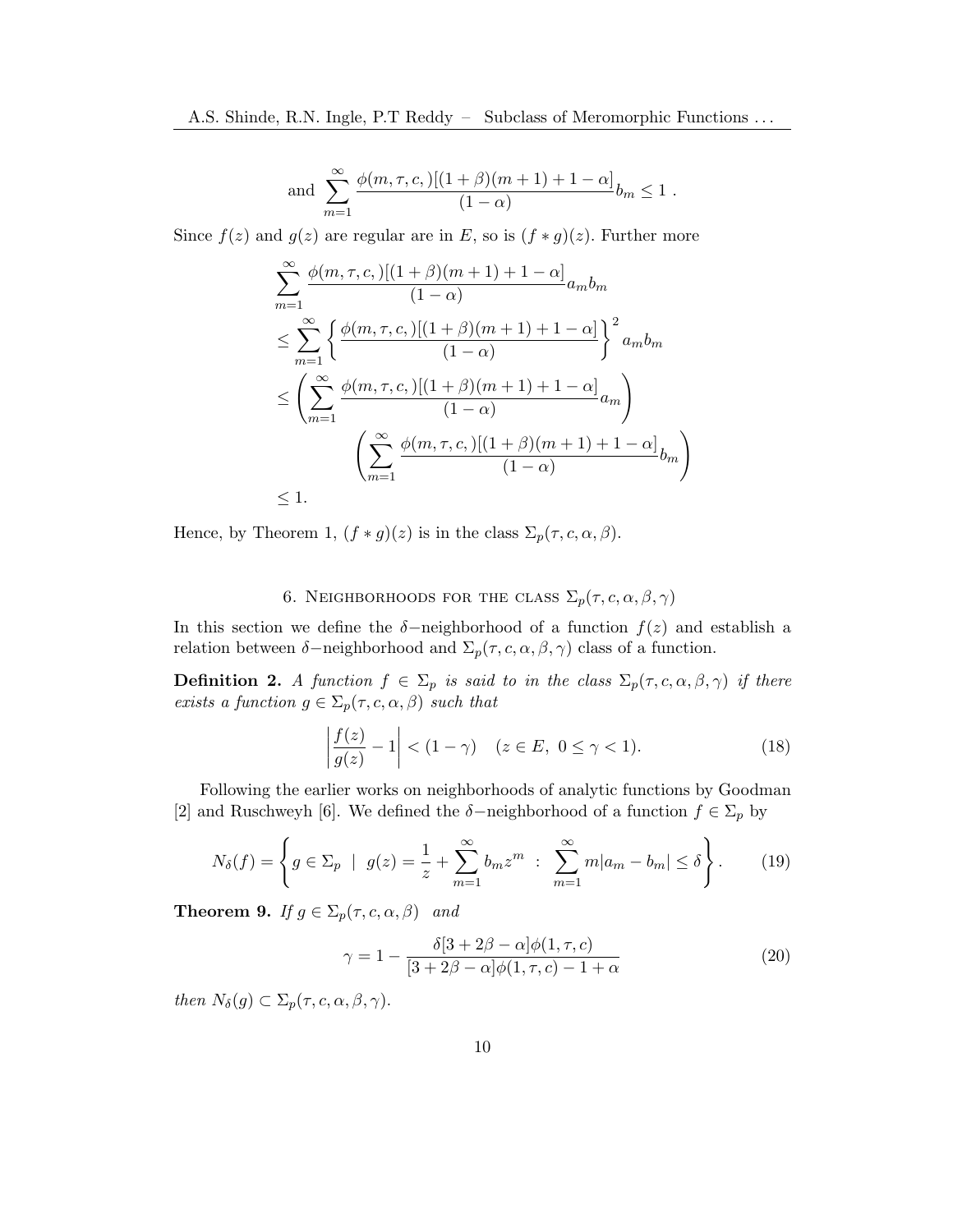*Proof.* Let  $f \in N_{\delta}(g)$ . Then we find from [\(19\)](#page-9-0) that

$$
\sum_{m=1}^{\infty} m|a_m - b_m| \le \delta \tag{21}
$$

which implies the coefficient of inequality  $\sum_{n=1}^{\infty}$  $m=1$  $|a_m - b_m| \leq \delta \quad (m \in \mathbb{N}).$ Since  $g \in \Sigma_p(\tau, c, \alpha, \beta)$ , we have  $\sum_{n=1}^{\infty}$  $m=1$  $b_m = \frac{1-\alpha}{[3+2\beta-\alpha]d}$  $\frac{1-\alpha}{[3+2\beta-\alpha]\phi(1,\tau,c)}.$ So that

$$
\left| \frac{f(z)}{g(z)} - 1 \right| < \frac{\sum_{m=1}^{\infty} |a_m - b_m|}{1 - \sum_{m=1}^{\infty} b_m} \le \frac{\delta[3 + 2\beta - \alpha]\phi(1, \tau, c)}{[3 + 2\beta - \alpha]\phi(1, \tau, c) - 1 + \alpha} = 1 - \gamma,
$$

provided  $\gamma$  is given by [\(20\)](#page-9-1).

Hence, by Definition [2](#page-9-2),  $f \in \Sigma_p(\tau, c, \alpha, \beta, \gamma)$  for  $\gamma$  given by [\(20\)](#page-9-1), which completes the proof of theorem.

**Acknowledgments:** The authors warmly thanks to the editor and referees for the careful reading of the paper and their comments.

#### **REFERENCES**

<span id="page-10-3"></span>[1] Deniz, E., Orham, H. and Srivastava, H.M., Some sufficient conditions for univalence of certain families of integral operators involving generalized Bessel functions, Taiwan J. Math., 15(2) (2011), 883-917.

<span id="page-10-4"></span>[2] Goodmam, A. W., Univalent functions and non-analytic curves, Proc. Amer. Math. Soc., 8 (1957), 598-601.

<span id="page-10-1"></span>[3] Miller, J.E., Convex meromorphic mapping and related functions, Proc. Amer. Math. Soc., 25 (1970), 220-228.

<span id="page-10-2"></span>[4] Mogra, M.L., Reddy, T.R. and Juneja, O.P., Meromorphic univalent functions with positive coefficients, Bull. Aust. Math. Soc. 32, (1985), 161-176.

<span id="page-10-0"></span>[5] Pommerenke, Ch., On meromorphic starlike functions, Pac. J. Math., 13 (1963), 221-235.

<span id="page-10-5"></span>[6] Ruscheweyh St., Neighbourhoods of univalent functions, Proc. Amer. Math. Soc., 81 (1981), 521-527.